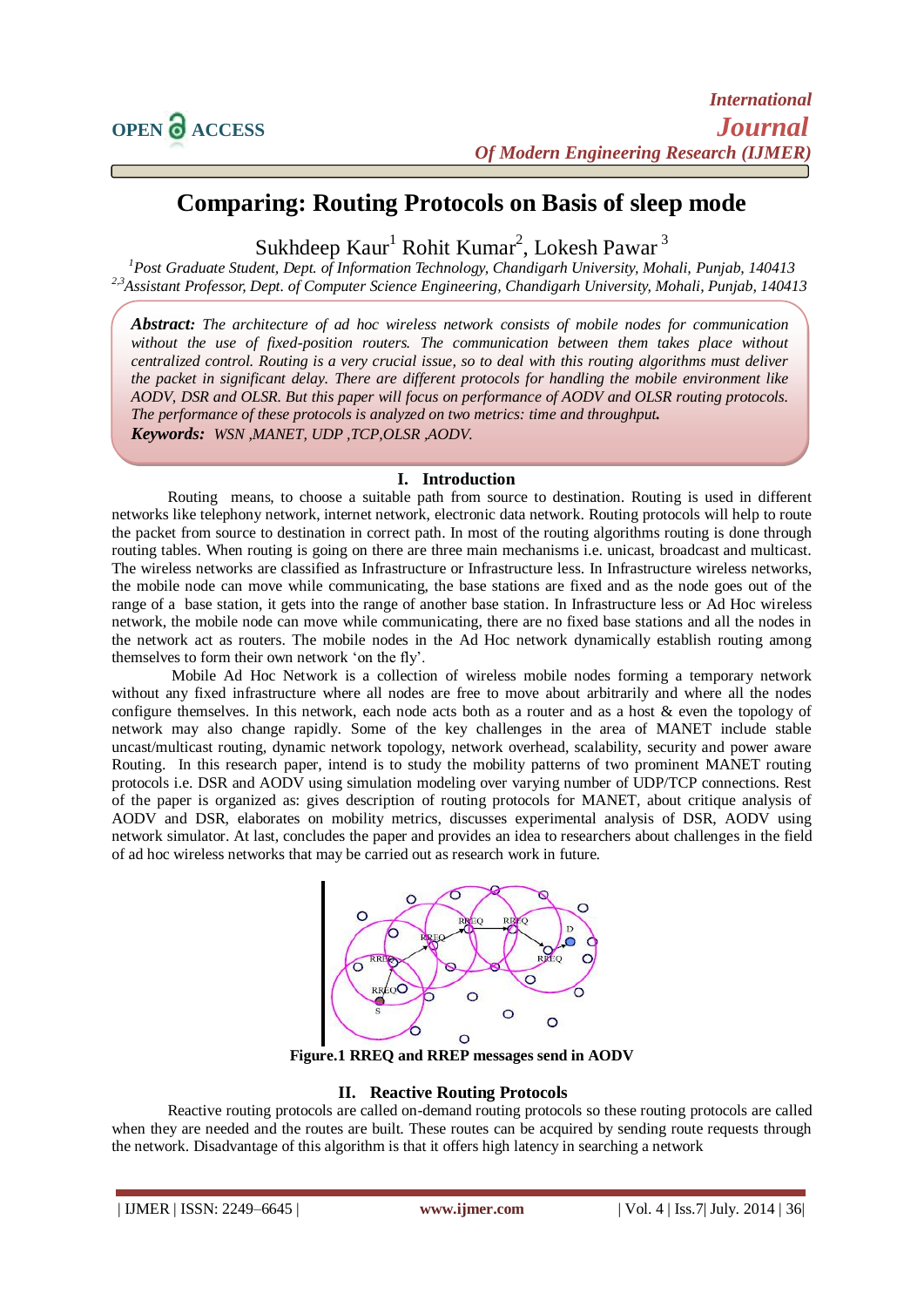## *a) Dynamic Source Routing (DSR)*

Dynamic Source Routing (DSR) is a reactive kind of protocol which reacts on-demand. The main feature of DSR is source routing in which the source always knows the complete route from source to destination. It frequently uses source routing and route caching. Route Discovery and Route Maintenance are two main methods used in DSR. It is uncomplicated and efficient protocol. It does not depend on timer-based activities. It allows multiple routes to destination node and routing is loop-free here. Any broken link is notified to the source node with an error message. It works well in large networks where routes change quickly and mobility of routes is higher. In DSR, intermediate nodes do not need to preserve the routing information. Instead the packets themselves contain every routing decision. DSR uses a route discovery process to find a route when a node in the network tries to send a data packet to a destination for which the route is unknown. A route is found by flooding the network with route requests. When a node receives this request, it broadcasts it again until it itself is the destination or it has the route to the destination. This node then replies to the request to the original source. The request and response packets are source routed. Request packet creates the path of traversal. Response packet creates the reverse path to the source by traversing backwards.



**Figure.2 Route discovery procedure in DSR**

### *b) Ad hoc On-Demand Distance Vector Routing (AODV)*

AODV is an on –Demand routing protocol which is confluence of DSDV and DSR.Route is calculated on demand, just as it is in DSR via route discovery process. However, AODV maintains a routing table where it maintains one entry per destination unlike the DSR that maintains multiple route cache entries for each destination.AODV provides loop free routes while repairing link breakages but unlike DSDV, it doesn"t require global periodic routing advertisements.



**Figure.3 Route discovery procedure in AODV**

# **III. Proactive Routing Protocol**

The routing information about all the nodes is build and maintained by the proactive protocols. The proactive routing protocols are independent of whether or not the route is needed There are many advantages and disadvantages of proactive routing protocols. One of its advantages is that the nodes can easily get routing information, and it easily starts a session. The disadvantages are, too much Performance Analysis of AODV, DSR and OLSR in MANET data kept by the nodes for route maintenance, when there is a particular link failure its reform is too slow.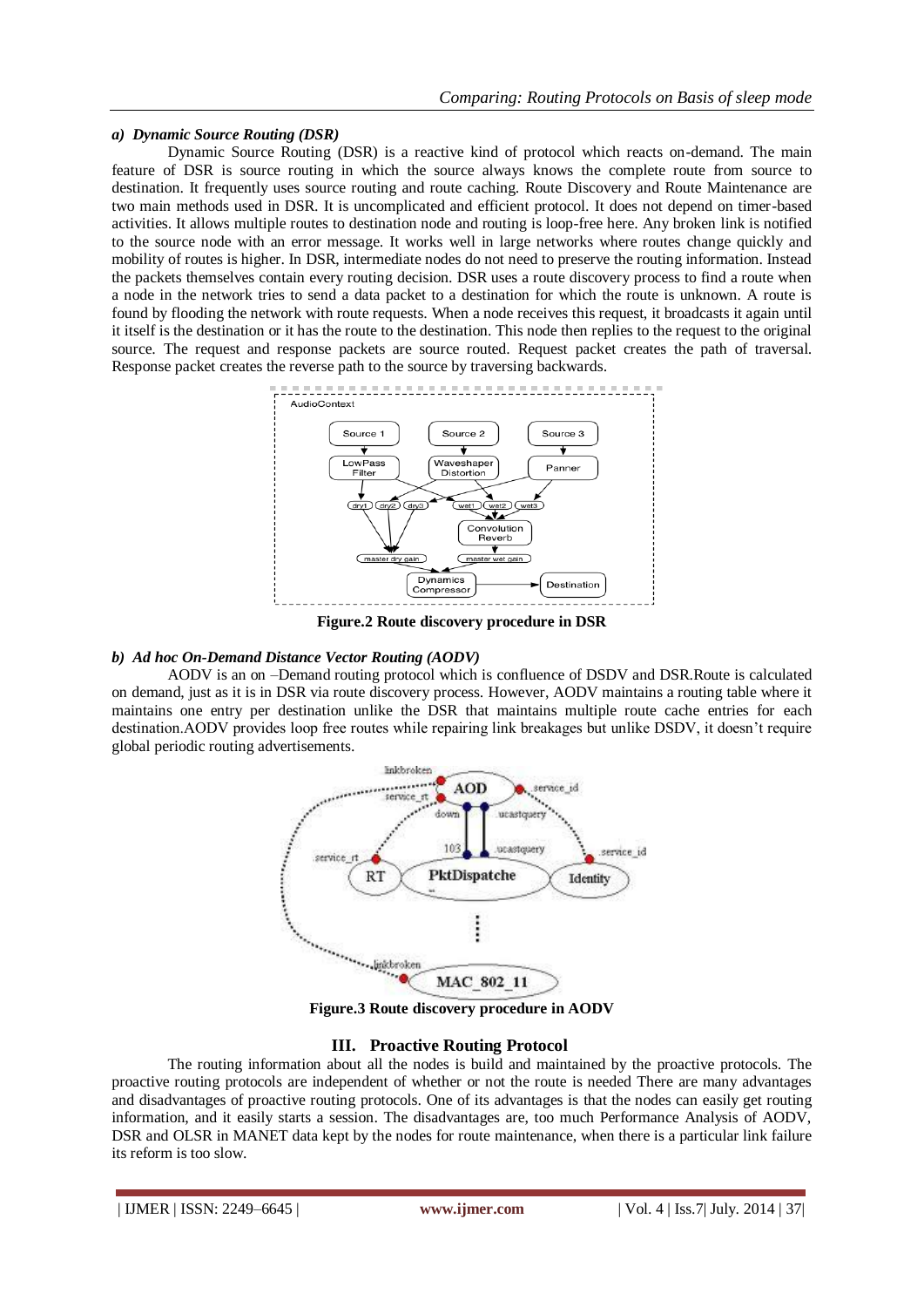## *a. Optimized link –state routing (OLSR)*

The Optimized Link State Routing (OLSR) protocol is an optimization of the classical link state algorithm, adapted to the requirements of a MANET ([10]). Because of their quick convergence, link state algorithms are somewhat less prone to routing loops than distance vector algorithms, but they require more CPU power and memory. They can be more expensive to implement and support and are generally more scalable. OLSR operates in a hierarchical way (minimizing the organization and supporting high traffic rates). The key concept used in OLSR is that of multipoint relays (MPRs). MPRs are selected nodes which forward broadcast messages during the flooding process. This technique substantially reduces the message overhead as compared to a classical flooding mechanism (where every node retransmits each message received). This way a mobile host can reduce battery consumption. In OLSR, link state information is generated only by nodes elected as MPRs. An MPR node may choose to report only links between itself and its MPR selectors. Hence, contrarily to the classical link state algorithm, partial link state information is distributed in the network. This information is then used for route calculation. OLSR provides optimal routes .The protocol is particularly suitable for large and dense networks as the technique of MPRs works well in this context.





Optimized Link State Routing (OLSR) protocol is a table-driven proactive routing protocol for wireless mobile ad hoc networks. This protocol optimizes the flooding process and reduces the control message overheads by marking subset of neighbors as multi-point relays (MPRs). In OLSR, each node periodically broadcasts two types of messages: HELLO messages and Topology Control (TC) messages. A HELLO message contains two lists in which one list includes the addresses of the neighbors to which there exists a valid bidirectional link and the other list includes the addresses of the neighbors from which control traffic has been heard but bidirectional links are not confirmed. Upon receiving HELLO message, a node examines list of addresses, if its own address is in the list, it is confirmed that bidirectional communication has been established with the sender. HELLO messages also allow each node to maintain information describing link between neighbor node and nodes which are two-hop away. The set of nodes among the one-hop neighbors with a bidirectional link are chosen as multipoint relays (MPRs). Only these nodes forward topological information about the network. On the reception of HELLO messages, each node maintains a neighbor table which contains onehop neighbor information, their link status information and a list of two hop neighbors. Each node also maintains a set of its neighbors which are called the MPR Selectors of the node. When these selectors send a broadcast packet, only its MPR nodes among its entire neighbors forward the packet. The MPR nodes periodically broadcast its selector list throughout the network. The smaller set of multipoint relay provides more optimal routes. The path to the destination consists of a sequence of hops through the multipoint relays from source to destination. A TC message contains the list of neighbors who have selected the sender node as a multipoint relay and is used to diffuse topological information to the entire network. Based on the information contained in the neighbor table and the TC message, each node maintains a routing table which includes destination address, next-hop address, and number of hops to the destination. Fisheye State Routing (FSR) protocol is a proactive (table driven) ad hoc routing protocol and its mechanisms are based on the Link State Routing protocol used in wired networks. FSR is an implicit hierarchical routing protocol. It reduces the routing update overhead in large networks by using a fisheye technique. Fish eye has the ability to see the objects better when they are nearer to its focal point that means each node maintains accurate information about near Nodes and not so accurate about far-away nodes. The scope of fisheye is defined as the set of nodes that can be reached within a given number of hops. The number of levels and the radius of each scope will depend on the size of the network. Entries corresponding to nodes within the smaller scope are propagated to the neighbors with the highest frequency and the exchanges in smaller scopes are more frequent than in larger. That makes the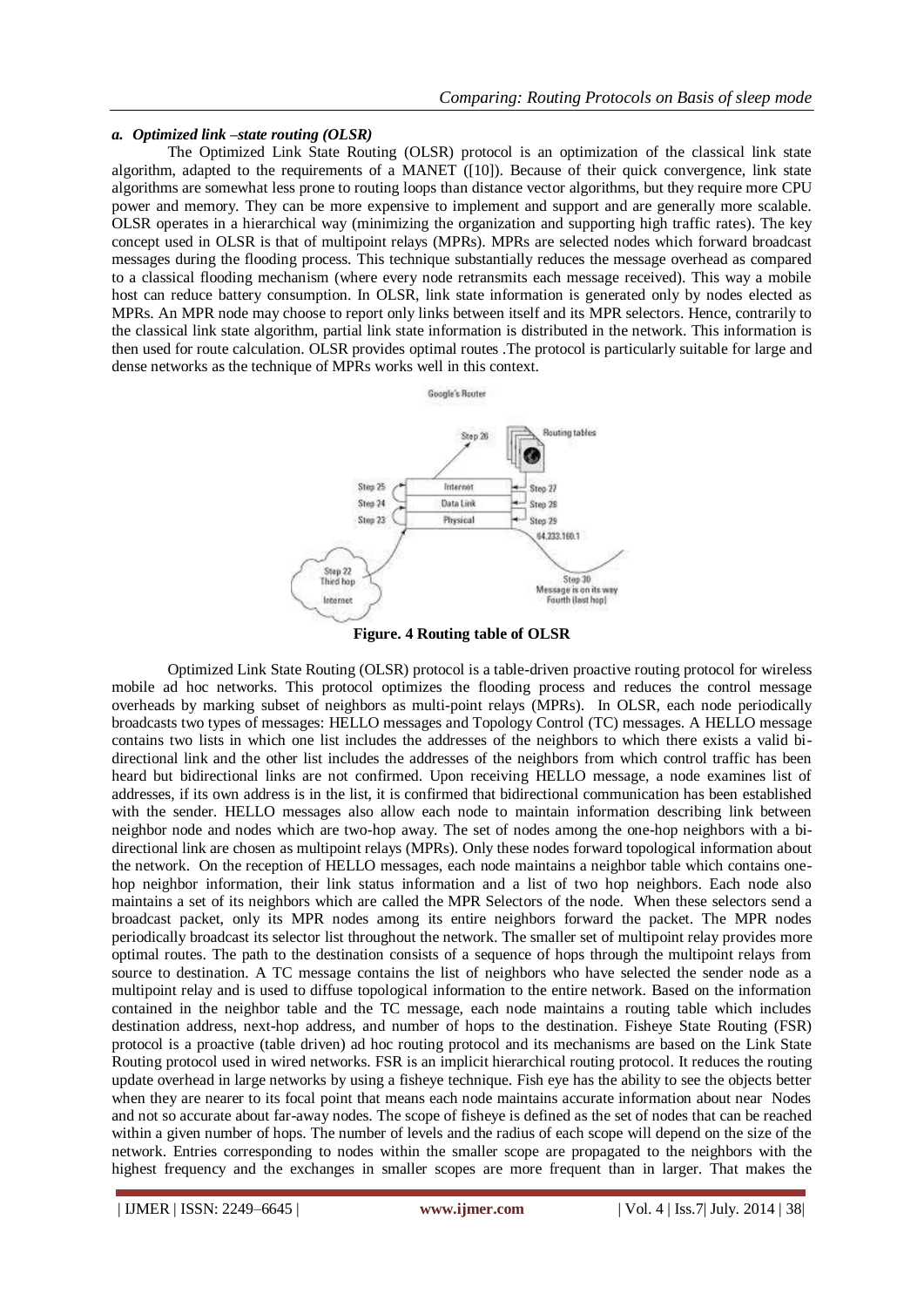topology information about near nodes more precise than the information about farther nodes. FSR minimized the consumed bandwidth as the link state update packets that are exchanged only among neighboring nodes and it manages to reduce the message size of the topology information due to removal of topology information concerned far-away nodes. Even if a node doesn"t have accurate information about far away nodes, the packets will be routed correctly because the route information becomes more and more accurate as the packet gets closer to the destination. This means that FSR scales well to large mobile ad hoc networks as the overhead is controlled and supports high rates of mobility. The FSR concept originates from Global State Routing (GSR). GSR can be viewed as a special case of FSR, in which there is only one fisheye scope level and the radius is infinite. As a result, the entire topology table is exchanged among neighbors that consume a considerable amount of bandwidth when network size becomes large.



**Figure .5 Communication in OLSR**

#### **Problem Statement**:

Energy conservation is one of most happening and hot issue in the wireless sensor network. Wireless sensor network refers to a network where a lot of nodes share similar network architecture and follow routing algorithms to save energy of the system. There are two different architecture types namely AODV and OLSR .The routing overhead associated with dissemination of routing packets is quite huge.

The aim of the research work is to design a sophisticated protocol which can save maximum amount of energy and can increase the throughput of the system. The proposed routing algorithm is supposed to achieve by combining two algorithms namely AODV and OLSR. The overall aim of this thesis is to design novel energy efficient AODV +OLSR protocol for Wireless Sensor network.

# **IV. Mobility Metrics**

We have selected the energy consumption and accuracy as a metrics during the simulation in order to evaluate the performance of the different protocols.

## **V. Result and Conclusion**

The following figures describe the results of this research work. Step1:

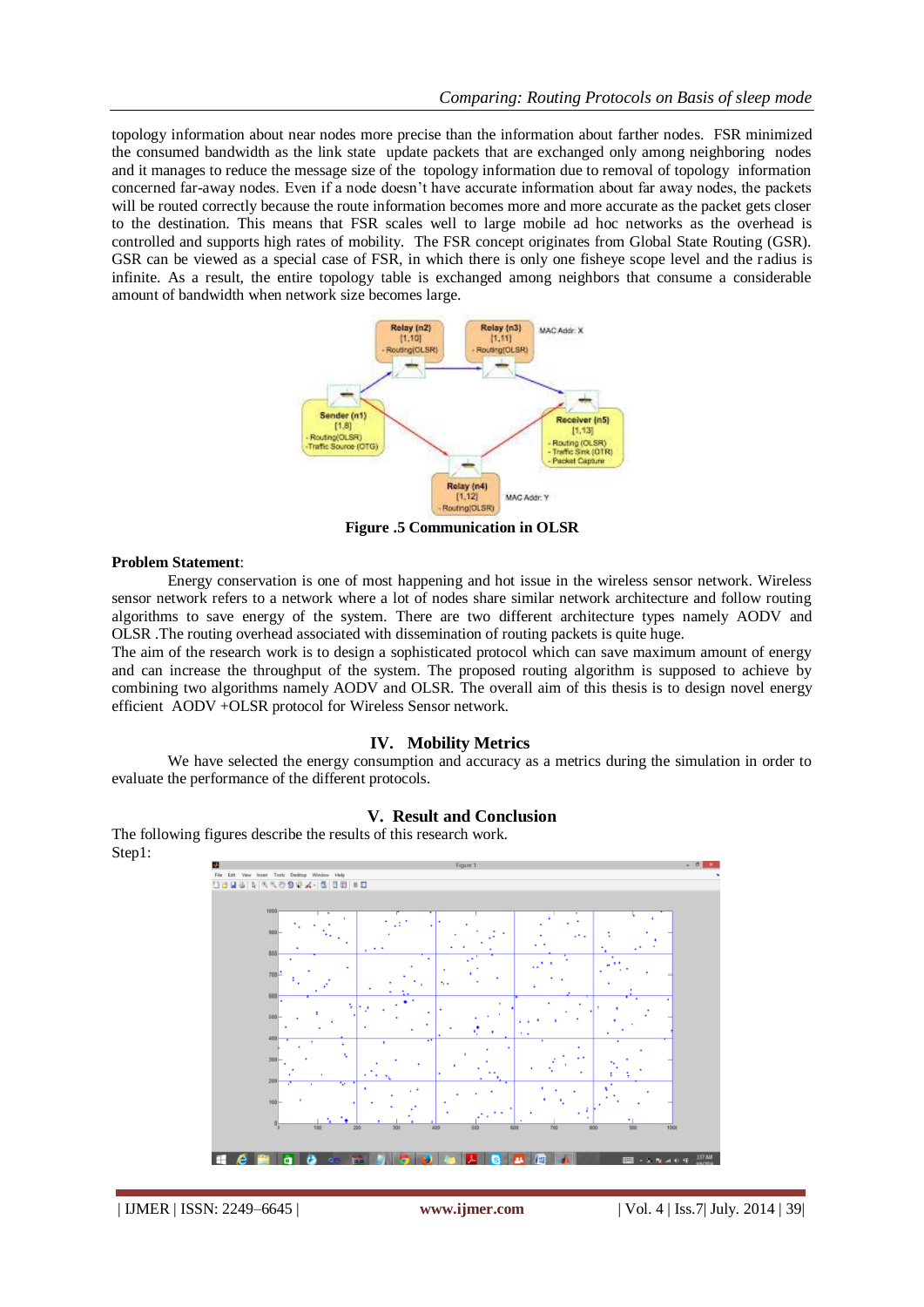The above figure represents the node movement in the proposed system architecture. When a network node fails,OLSR is called. The till now operation is performed using AODV network topology. Instead of checking for another active node through AODV, the network opt for OLSR. Step 2:



The above figure represents the end to end delay versus the number of rounds. Till now, no extra dead node is found





The above figure represents the scenario of dead node .When the dead node occurs OLSR is called and the transmission of data continued.

# **VI. Conclusion**

The research work performed concludes that the AODV and OLSR both are optimal protocols for any kind of routing and energy conservation schemes but AODV can be optimized using OLSR protocol if they are combined. The research work has computed its results over different aspects like packet delivery ratio, end to end delay and through put.

# **VII. Future work**

The current research work opens up a lot of possibilities for the future research works like combination of AODV with NEURAL NETWORKS or combination of OLSR with NEURAL NETWORK. The current research work only actives one dead packet or node scenario. It does not deal with multiple node failure system which can become one of the future research works.